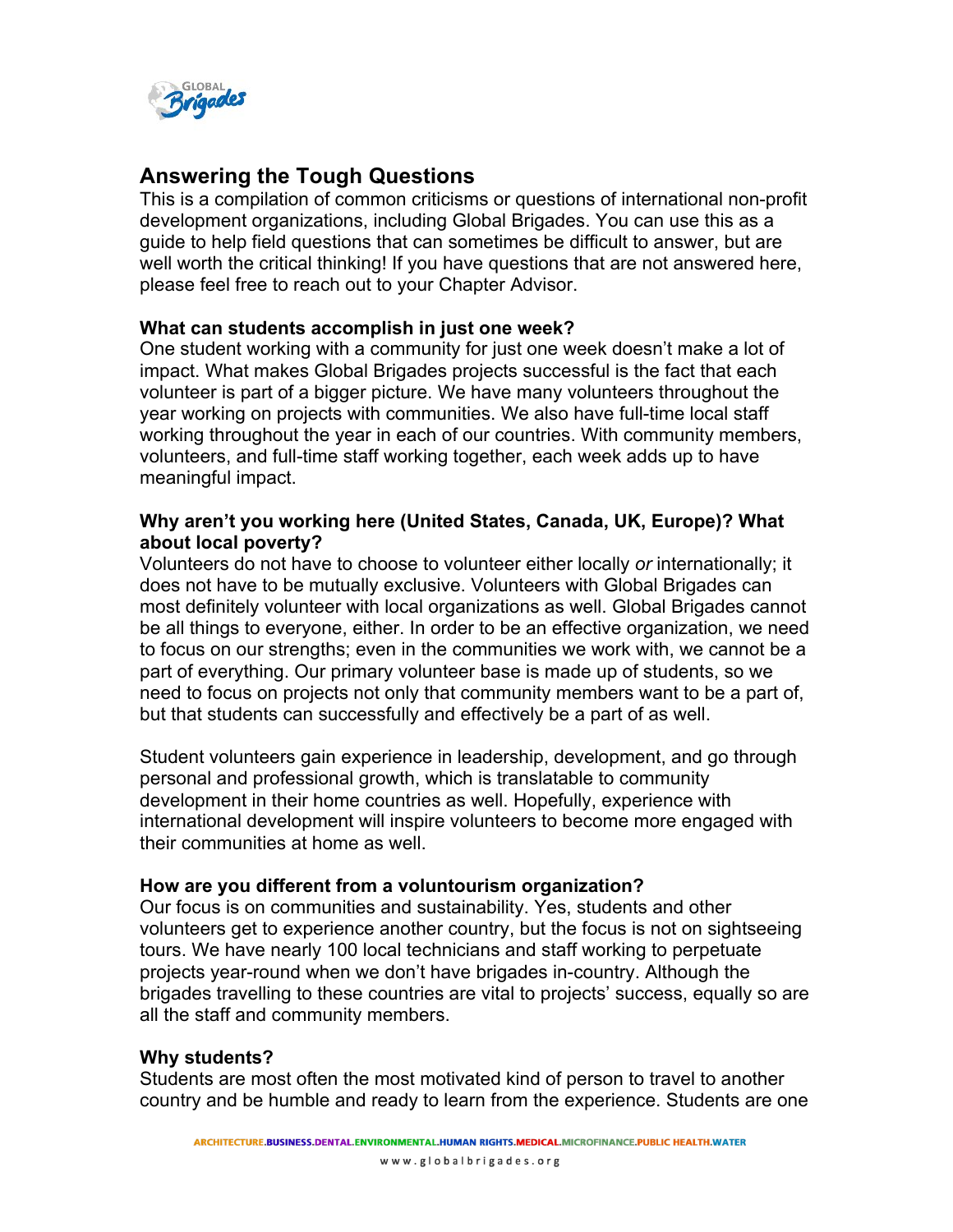

of our two major stakeholders (the other being community members). It is our organization's mission to empower both students and communities and create a learning exchange for both. This mutual learning is what allows for real collaboration and steers us away from the vertical model of development that happens when volunteers don't want to learn from the people they are working with.

# **What if students stop coming? Are student volunteers sustainable?**

If students become uninterested in the projects and no longer participate on brigades, we are at risk of no longer being able to work with communities. This is why we work with students to develop their leadership skills and stress the importance of sustainability on each campus, by holding an annual Student Leadership Conference, supporting Exchanges, and developing plans for leadership succession on each campus with the help of a Chapter Advisor.

# **Some students might be entering into a brigade with a saviour mentality. How can you justify this?**

This is true, and this is something we strive to teach students about. We do not believe we are "saving" anybody and we do not want our volunteers to think that this is what they are doing when they go on a brigade. We want to be a part of teaching and empowering students to change their point of view if they feel this way; part of our Mission is to change hearts and minds of participants to "collaboratively work towards an equal world." We also believe that communities will empower students to learn about working collaboratively and that a saviour complex is disrespectful. Students should have the opportunity to learn about this. We also include discussions about this in our Pre-Brigade Curricula.

#### **Isn't this another form of colonialism?**

It is important to critically think about the history of North American and European countries in relation to the countries and communities we work with – especially the colonial relationship. It is our goal to *empower* communities and eventually transition out of communities so that they can continue to grow without Global Brigades. We are not taking resources or exploiting people. We only work with communities that request to work with us and we partner with them to achieve their health and development goals.

#### **Are we imposing our culture or will on communities?**

Ultimately, we are providing opportunity and working in collaboration for empowerment. Community members are not forced to participate in our projects and we do not work with communities that have not invited us to work with them. For our sustainable development projects, each family must have buy-in for the project (either through labour, material, money, or a combination). We believe we are addressing basic human rights, not forcing beliefs on communities.